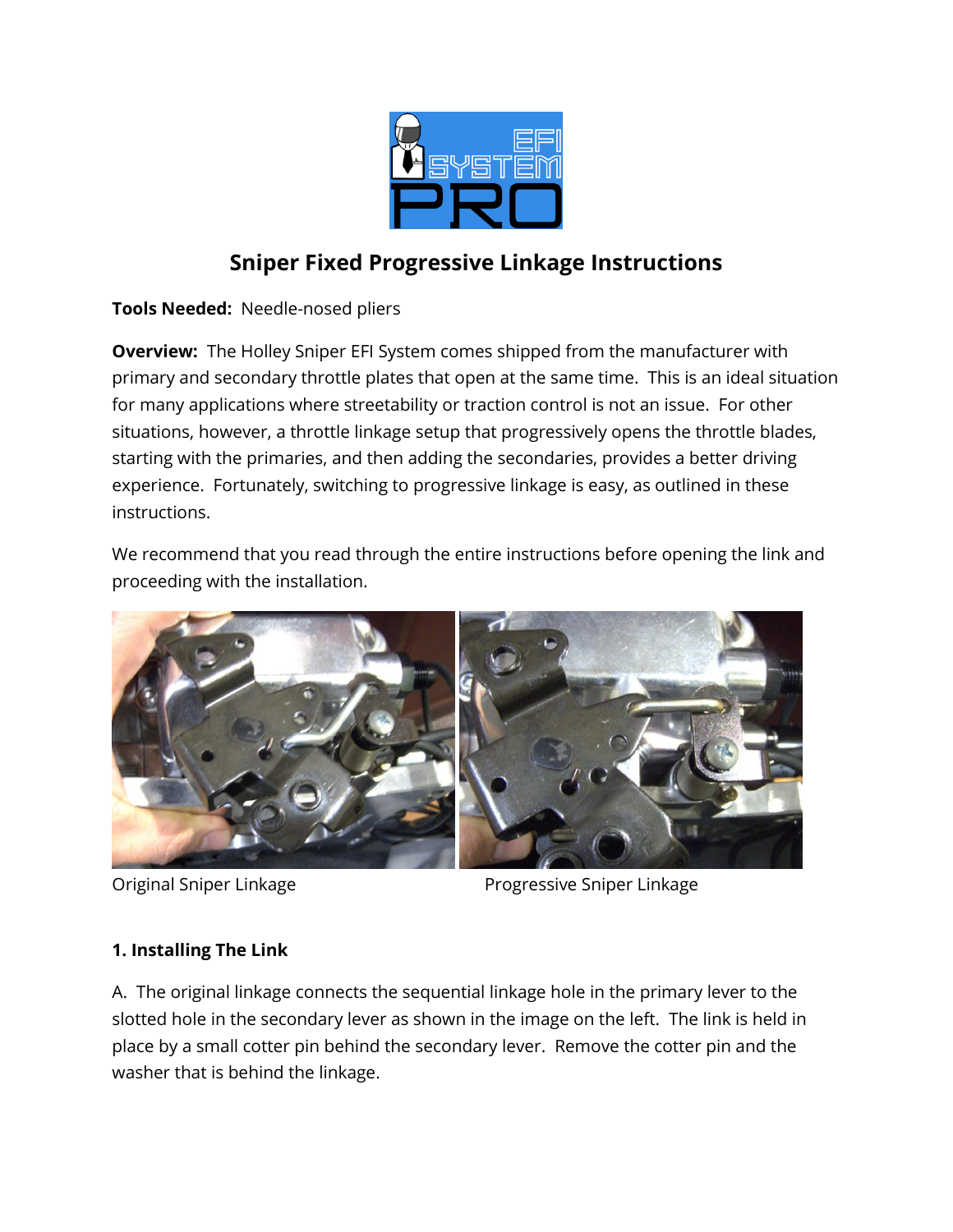B. Set aside the original link and washer. You may want to retain this in the event you wish to revert to the original linkage configuration.



Detailed View of Primary and Secondary Linkage Levers

C. Install the progressive link by first placing the end with the double-bend through the slotted hole in the secondary lever. Then place the end with the cotter pin hole through progressive linkage hole #1. Note that this is not the same hole from which the original link was removed. It is, however, the only hole through which the link will pass due to its length.



D. With the progressive link in place, replace the washer and secure with the new cotter pin. Ensure that the pin is bent adequately so that it will not fall out.